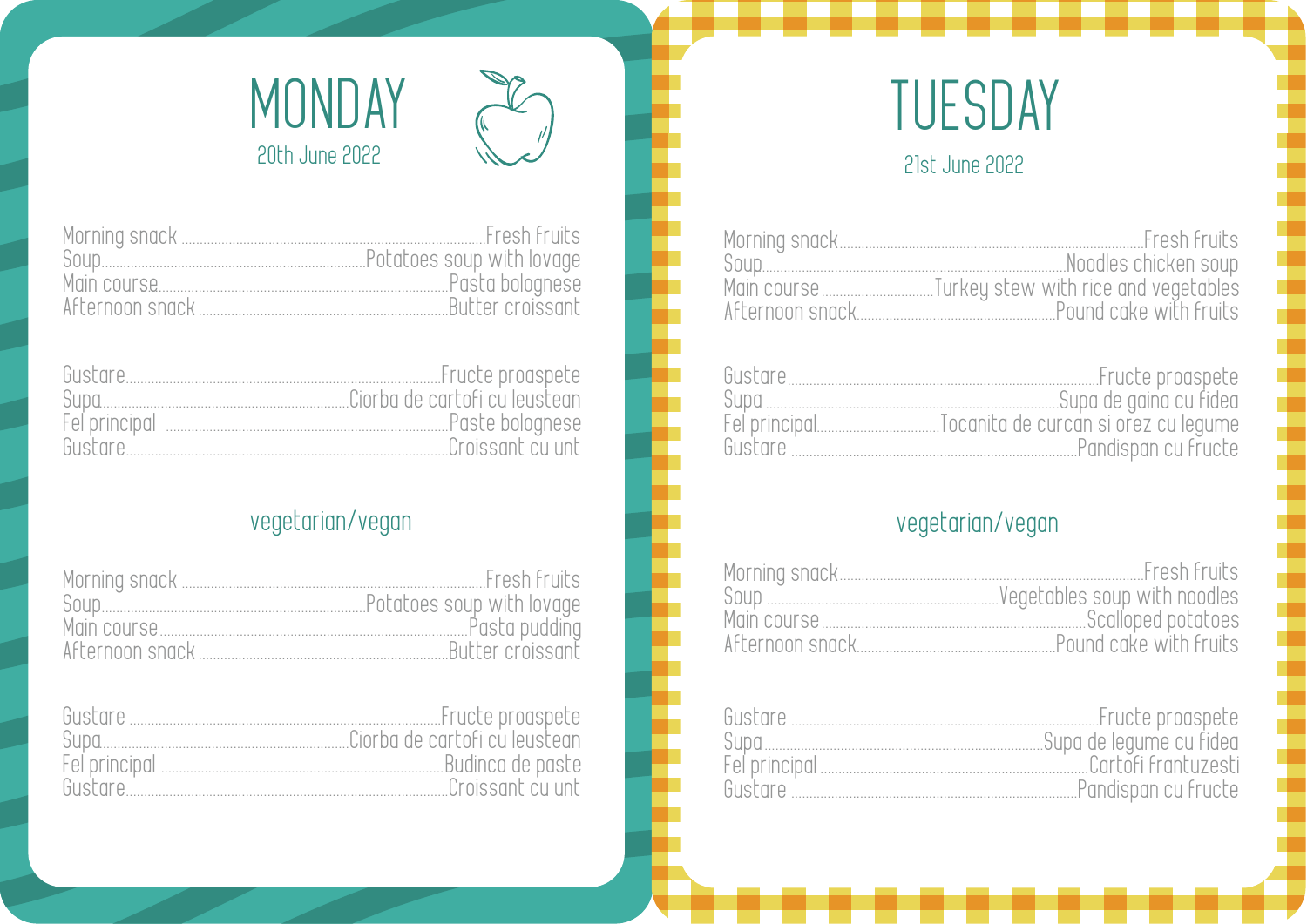

|                 | Fresh fruits              |
|-----------------|---------------------------|
| Soup            | Tomatoes cream soup       |
|                 | …Cheeseburger with wedges |
| Afternoon snack | Pastry with cheese        |

| Gustare | Fructe progspete                   |
|---------|------------------------------------|
| Sunn    | Supa crema de rosii                |
|         | Cheesburger cu wedges              |
| Gustare | Placinta cu branza și aluat fraged |

## vegetarian/vegan

| Morning snack   | Fresh fruits       |
|-----------------|--------------------|
|                 |                    |
|                 |                    |
| Afternoon snack | Pastru with cheese |

| Gustare | Fructe progspete                   |
|---------|------------------------------------|
| Sung    | .Supa crema de rosii-cu crutoane   |
|         | Veggie cheesburger cu wedges.      |
| Gustare | Placinta cu branza și aluat fraged |

# THURSDAY 23rd June 2022

 $\bullet$ 

 $\blacksquare$ 

 $\blacksquare$ 

 $\bullet$ 

| "Chicken soup a la grec |
|-------------------------|
|                         |
|                         |

 $\bullet$ 

C

 $\bullet$ 

п

 $\blacksquare$ 

 $\bullet$ 

| Gustare | Fructe progspete      |
|---------|-----------------------|
| Sunn    | Supa de pui a la arec |
|         | Somon cu orez         |
| Gustare | - Cheese cake         |
|         |                       |

### vegetarian/vegan

| Soun                                                      |             |
|-----------------------------------------------------------|-------------|
| Main courseChickpeas balls with yoghurt sauce & wild rice |             |
|                                                           | Cheese cake |

| Gustare                                                         | Fructe proaspete    |
|-----------------------------------------------------------------|---------------------|
| Sunn                                                            | Supo cremo de linte |
| Fel principal Chiftele de naut cu sos de jaurt si orez salbatic |                     |
| Gustare                                                         | Cheese cake         |

 $\bullet$ 

 $\bullet$ 

 $\bullet$